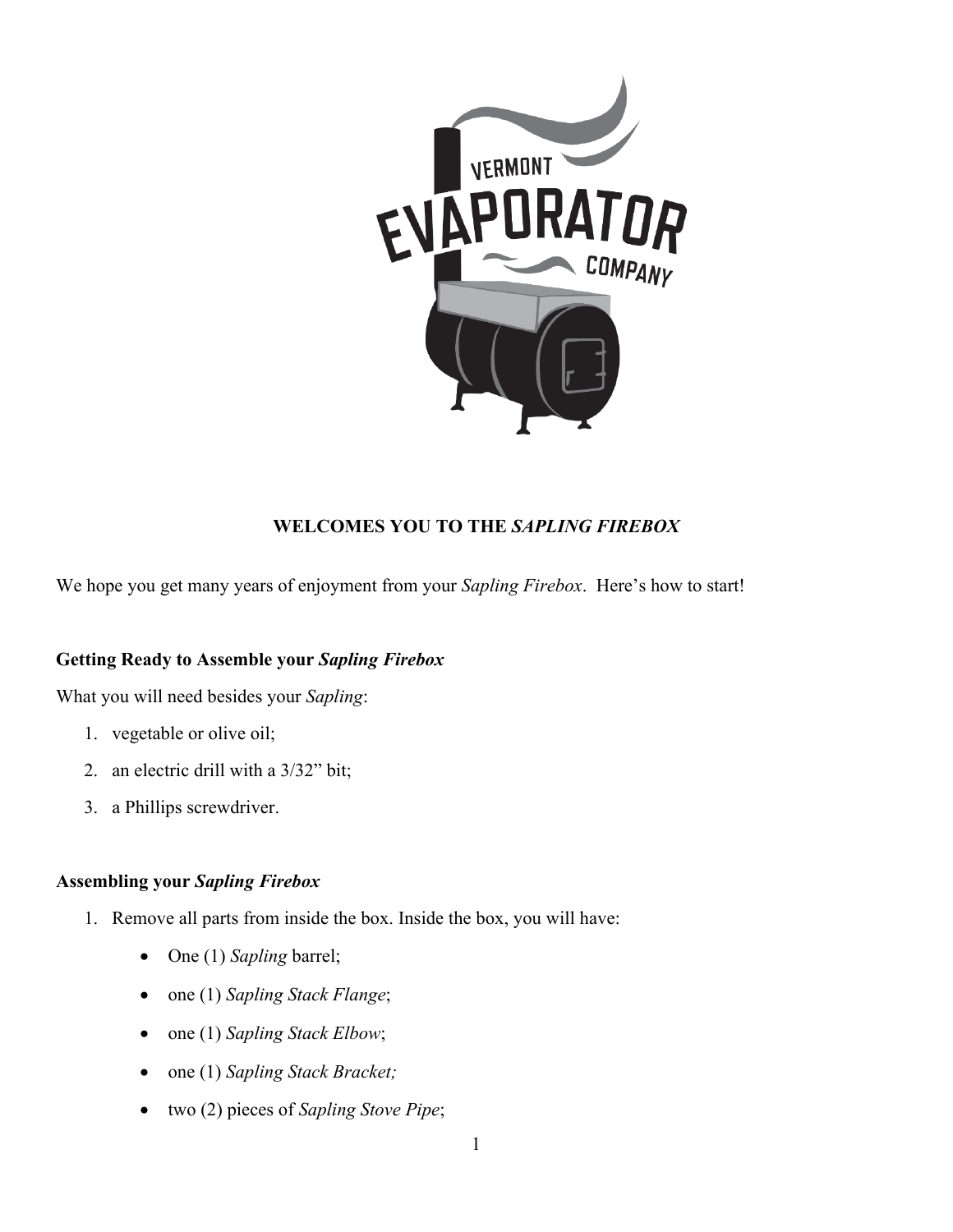- one (1) door;
- one (1) door frame;
- two (2) leg sets; and
- a bag of hardware, containing: seven (7) self-drilling screws, two (2) clevis pins, eight (8) each bolts, nuts and lock washers for the legs, and sixteen (16) each bolts, nuts and lock washers for the door frame.
- 2. First, assemble the leg sets onto the barrel using the predrilled holes and the nuts, bolts and lock washers.

HINT: The easiest way to assemble the legs is as follows. If you have already installed the door, uninstall it. Orient your Sapling "bottom-up," with the cavity facing down. (It helps to have a skinny table or workbench or pair of sawhorses to do this while steadying the unit.) Align the holes in each leg set (so that the feet face the rear of the machine) on the corresponding holes on the barrel and push a bolt through each pair of holes. When all bolts have been inserted, reorient the unit exit-hole down (door-side up) with the cavity facing you. Install the lock washers and nuts and tighten!

- 3. Assemble the door frame onto the barrel by using the nut and bolt assemblies provided, making sure that the catch for the door latch is on the left and the hinge pieces on the right.
- 4. Next, assemble the door to the frame by carefully aligning the holes on the door hinge piece just above the holes on the frame hinge piece. Then, gently tap the clevis pins in place to secure the door to the frame.
- 5. Center the *Sapling Stack Flange* to the exit hole in the back of the unit. Mark the location of the four predrilled holes in the takeoff on the back of the barrel with pencil, chalk or a nail. Predrill those holes. Using four of the screws provided, affix the takeoff to the back of the barrel. (The screws are selftapping, and, when enough pressure is applied, will eventually tap into the barrel without the need for drilling holes. However, we recommend predrilling the holes for a smoother assembly.)
- 6. Slide the *Sapling Stack Elbow* on the flange affixed to the back of the barrel. Adjust the elbow so that the exit of the elbow is pointed straight up and the elbow is inserted into the flange as far as possible. Screw the elbow to the flange by driving one self-tapping screw straight down through the place where the elbow and flange overlap.
- 7. Looking at your *Sapling* from the stack-end (the back), position the stack bracket so that the bent end is flush with the back of the barrel, and the straight end is flush with the elbow above the elbow's uppermost adjustable crease (see reverse). Mark the position of the predrilled hole on the back of the barrel with pencil, chalk or nail. Predrill a hole in the barrel. Using one of the screws provided, affix the stack stabilization bracket to the barrel. Use the last self-tapping screw to affix the bracket to the side of the elbow (this metal is thinner than the barrel and doesn't need to be predrilled).